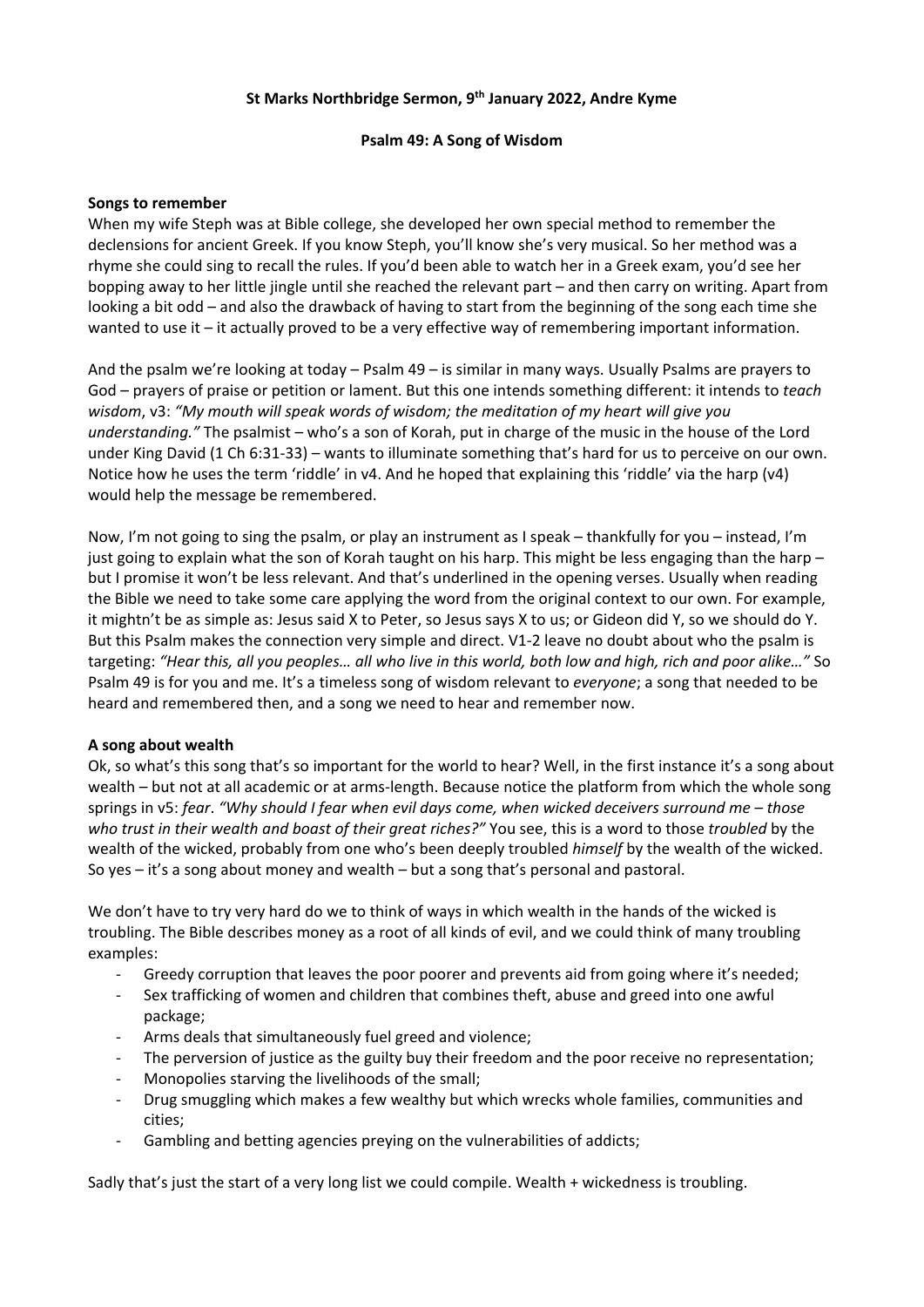But feeling troubled by wealth can also be more subtle than these blatant evils. In v16 the psalmist expresses the fear a little differently – he says, *"Do not be overawed when others grow rich, when the splendour of their houses increases…"*

See although we mightn't be consciously afraid at the prosperity of another, it's possible for overawe to manifest in our hearts in subtle ways. For example:

- If we think the wealthy prosper at our expense
- If we have a niggling concern that maybe material things do matter more
- If we worry that maybe God won't look after my material needs as I believe
- If we think maybe there won't be any ultimate justice for wrong done with wealth

These too can be troubling. Perhaps you can relate to some or all of these to varying degree.

Feeling troubled by the wealth that surrounds us and the ways in which such wealth can be wielded – that's the occasion and motivation for this song. And the psalmist's goal is to illuminating these fears and equip us to think about them wisely. And just like when you turn a camera lens and the image progressively transforms from a blurry mess to that pleasing point where all the colours, shapes and lines are sharp and the scene is clear, what brings wealth and the use of wealth into sharp focus is *death*. So this is, in fact, a song about death.

## **A song about death**

Many of you would've heard the saying "death is the great *leveller*" – because it seems to put people on an even playing field despite their differences in life. But that isn't what the Psalmist is saying here. He's saying something much more profound: that death is in fact the great *sifter* – sifting the redeemed from the unredeemed.

You see, for the psalmist, redemption is the key to thinking about his fears. V7: *"No one can redeem the life of another, or give to God a ransom for them – the ransom for a life is costly, no payment is ever enough – so that they should live on forever and not see decay."*

What's going to happen to your life when you die? Will you live on forever and not see decay? Only if you're redeemed. Only if a ransom has been paid to God for your life. And therein lies the problem for those trusting in wealth. Because the ransom for a life is costly! No payment is enough!

Worldly wealth – no matter how much you have – has any spiritual currency with God. Not in this life. And certainly not when you die, since no matter who you are, v10, – wise, foolish, senseless – nobody takes anything with them when they die. The idea that we can transact with God to redeem ourselves sounds so silly when we put it like this doesn't it? And yet, how often do we try to transact with God – or think we'll be able to when we meet Him? Lord I'm a reasonable person. Lord, there are and have been many people a lot worse than me. Lord, yes, I've chiefly looked out for me – but I've done plenty of good things along the way. Lord, remember those donations I gave to the Salvos and the Blind Dog Society? Lord, I haven't exactly had the easiest life; I feel like I deserve a break.

Trading in prayers; trading in beads; trading in church-attendance; trading in good works; trading in reputation; trading in the lot you've been dealt; trading in money; trading in whatever. Those currencies are meaningless. It doesn't matter how much we offer of any of them, they're worthless to redeem our life from the pit of death. God is simply not some store owner selling redemption, who we can barter with. We've got no currency. None of us do.

You might've seen the Cadbury chocolate ad on TV where the little girl comes into the store to buy her mother a chocolate bar using her buttons and toys as currency. The currency is obviously worthless to the shop owner. And when we try to transact with God, it's like us handing over our worthless buttons to Him. No amount of buttons can convince or coerce God.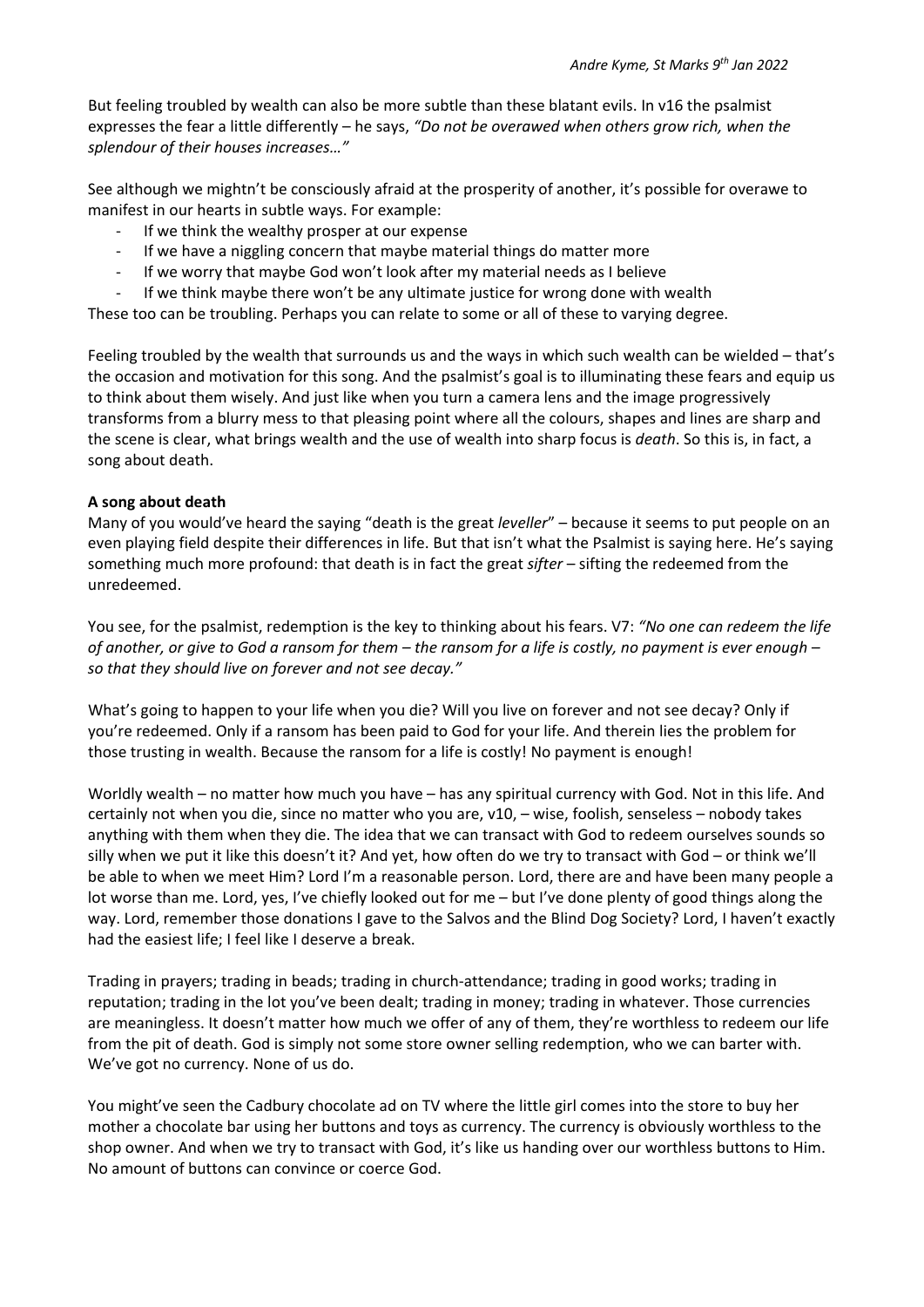And if you've seen the ad you'll know the shop owner does give the girl a chocolate bar. The reason is not because the buttons had value for him, but because he's gracious to her. And it's the same for God and our redemption. The only reason our life can be redeemed is because God is gracious. Redemption's always been about humbly trusting the God who pays the ransom for us. That ransom was the life of His Son, Jesus Christ, on the cross, as a payment. Christ's ransoming death paid backwards for all in the OT – like the psalmist – who put their trust in God. And the same ransoming death of Christ pays forward for you and me – who put our trust in Jesus.

There are, therefore, just two groups of people on view in this psalm. Not the wealthy and the poor as you might've guessed at first – but the redeemed and the unredeemed. Or, as v13 puts it, those who trust in God and those who trust in themselves.

Most of the psalm is devoted to the outlook for the unredeemed - and it's a bleak picture. Scan along with me from v11:

- Though in life they named lands after themselves for posterity (v11), they don't endure (v12).
- Though in life they had mansions (v14), now a tomb will be their permanent home (v11).
- Though in life they fed themselves richly, now death will feed on them (v14).
- Though in life they ruled those who trust God, now the redeemed will rule over them (v14).
- Though in life they had splendour, that splendour does not descend with them  $(v17)$

And though in life they had reputation and approval, now they'll never again see the light of life (v19). This psalm is one of the clearest, yet darkest, portraits of the theology of the death of the unredeemed in the whole OT. For those who choose to reject, disregard, ridicule or just plain ignore the ransom payment for their redemption – death is a doorway to a dark reality.

By contrast, though, the outlook for the redeemed is entirely different. It's marked by the complete assurance of v15: *"God will redeem me from the realm of the dead; he will surely take me to himself."* As surely as Christ died as the ransom and rose again from the grave, never to see decay, so too all who trust in Him will not see decay. For them, death is merely a doorway to a wonderful and hopeful new reality and experience the psalmist calls the 'light of life'.

For those who trust in themselves it means that this side of death is, sadly, the best they will ever have it. On the flip-side, the song assures all who trust in Christ that this side of death is the worst they will ever have it.

## **A song about eternity**

Well, I hope you can see that by arrowing in on *redemption*, the son of Korah is – after all is considered – not singing a song about wealth, or a song about death, but a song about *eternity*. And this's the last point on your outline.

The doctrine of coming judgement and eternal life is the rightful backdrop for how we think and feel about wealth on earth – and so he rightly sets worldly wealth and present prosperity against that backdrop. Thinking eternally like this doesn't come naturally to us, which is why we need this riddle teased out – why this wisdom psalm is so timelessly valuable.

We can summarise the psalmist's main point this way: as someone redeemed by God for all eternity, you have no need in this life to fear (v5) or be overawed (v16) by the wealth you see around you and how it's used. This is a word of pastoral encouragement in an area we're all tempted.

I think the key take-away from this song for us is simply letting its truths impact how we think about and steward the wealth the Lord's given us in this life. It means conscientiously thinking of wealth in light of eternity, not compartmentalising it to *this* side of death; it means letting our redemption in Christ actually inform and control our choices with wealth; it means apprehending the fact that our fears about wealth – whether the result of others seeking to make our life difficult, or more subtle fears driven by doubt, envy